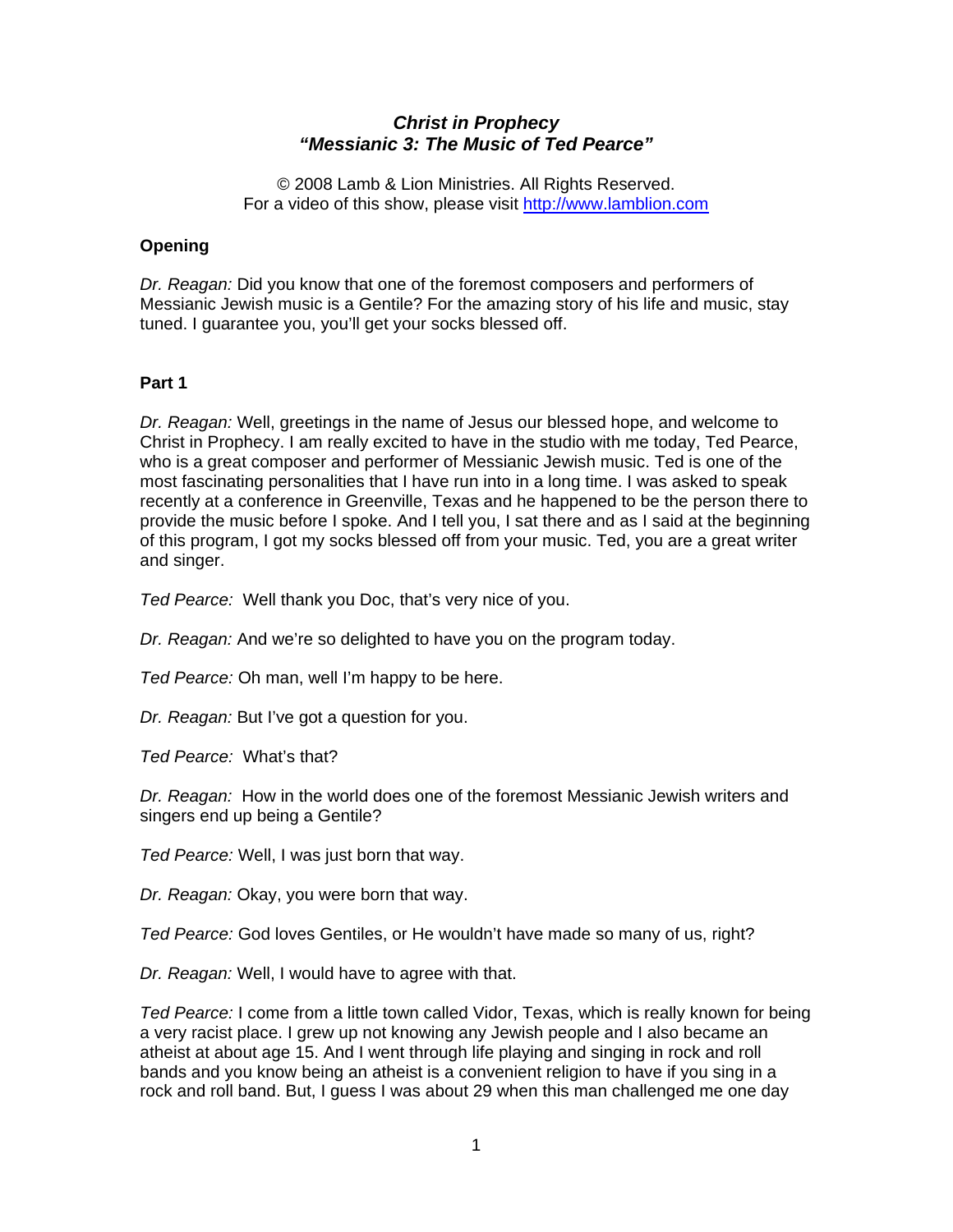about the Sabbath. And it was really funny, here's an atheist arguing with this guy about the Sabbath. And anyways, I just thought, you know what, I'm gonna prove that Christians are idiots once and for all. And I started studying the history of Christianity and you know if you're going to find dirt on Christians, you've got to use the standard as the Bible. So I started reading the Bible really to prove that Christians were wrong about everything. And as I began reading the Bible, I saw that Jesus was nothing like what I'd always heard He always was. He was just not the person that I had been raised thinking, you know, He was this mad, angry God and He's looking for any excuse to zap us, you know. And as I read the New Testament for the first time I was, you know, I was just enthralled with this person who went around loving people that no one else seemed to love. And when I saw the kind of mercy He had for the woman caught in adultery, I think that was the first time when I could feel something in my heart was breaking. The hardness was breaking. And anyway, as I continued reading, in the month of January 1990, I read the New Testament at least five times, maybe more and there was something else that I saw as I read it was that all these people were Jews. You know, I really always thought that Mary was a catholic.

*Dr. Reagan:* Well, I can understand that.

*Ted Pearce:* And so, anyway I saw all these people were Jews and I started asking people. I actually just got my yellow pages out and started randomly calling churches and asking if they had a lot of Jewish people there.

*Dr. Reagan:* You really did that?

*Ted Pearce:* Yes, because I was wondering what happened to them.

*Dr. Reagan:* They must have thought you were nuts.

*Ted Pearce:* Well, some of the answers I got reminded me of Vidor, Texas. But anyway someone did tell me about a place called Baruch HaShem. You know, I said "gesundheit!"

*Dr. Reagan:* Hey, watch out. Don't lose your coffee!

*Ted Pearce:* And so I visited Baruch HaShem a Messianic Jewish synagogue was the very first place I went as a new believer. I'd already made a decision from reading the Bible, I was actually just driving down the highway one night.

*Dr. Reagan:* That's a Messianic congregation in Dallas right? Baruch HaShem means "blessed is the Name."

*Ted Pearce:* Yeah, bless the Name.

*Dr. Reagan:* Okay, so you visited them.

*Ted Pearce:* It was the very first place I went to as a new believer. And I went in and they're blowing these long tube things and shaking tambourines and dancing and singing and I thought, "What kind of cult have I walked into?" But it was awesome! These people had so much joy in the Lord, and it was not like what I thought church was going to be. You know. And these people really loved each other. And I think that's what drew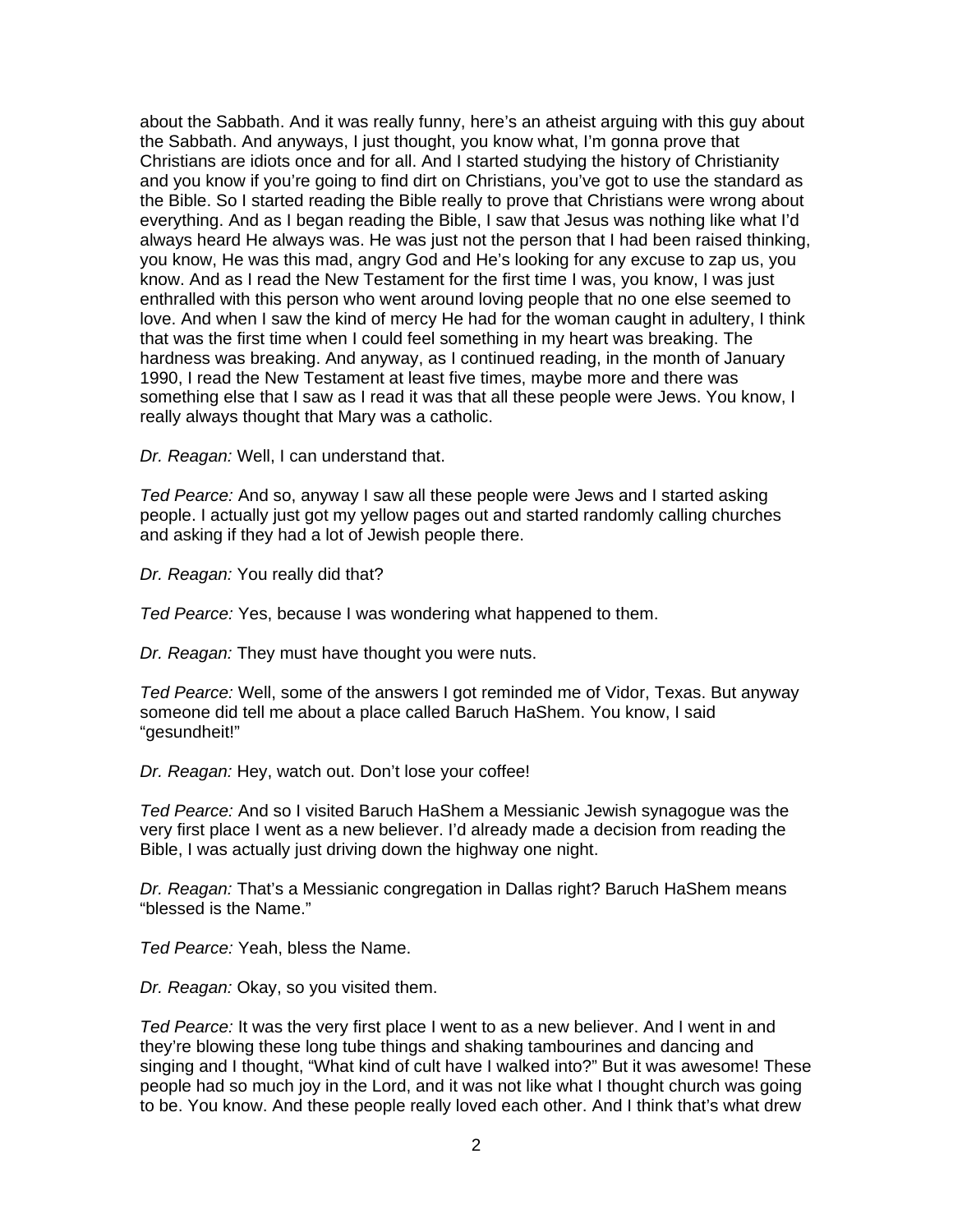me the most was the fact that they loved each other and they accepted me without any sort of hypocrisy. I was still singing in a rock band. I had hair down to here and I purposely wore blue jeans with holes in the knees and they just accepted me.

*Dr. Reagan:* So that's how you came to know Yeshua.

*Ted Pearce:* Yep.

*Dr. Reagan:* Well, in just a moment I'm gonna ask you how you got from there, to being a Messianic Jewish music artist. But first, I'd like for you to introduce people to your music. You have a wonderful album that I have nearly worn out called *Hallelu Et Adonai*, which means in Hebrew, "praise the Lord."

*Ted Pearce:* Praise the Lord.

*Dr. Reagan:* And I would like for you to bless us by singing for us the title of this particular album. Okay. Would you sing that song for us?

*Ted Pearce:* Yeah I could do that.

*Dr. Reagan:* Okay, go for it!

[Ted sings]

### **Part 2**

*Dr. Reagan:* Well folks now you can see what I mean when I say Messianic Jewish music is glorious. It just gets you wanting to get on your feet and dance and celebrate the Lord. Brother do I love to worship, thanks for that song.

*Ted Pearce:* I could see that.

*Dr. Reagan:* Now, the Lord led you to a Messianic congregation, very first congregation you go to. How did you get from a believer in Yeshua to being a foremost composer and performer of Messianic Jewish music?

*Ted Pearce:* Well, in 1990 there were only two people, there were very few. There was *Israel's Hope* and *Lamb*, who were writing Messianic music.

*Dr. Reagan:* Yes.

*Ted Pearce:* And so, I just…we needed more of it. And I was a song writer for, I mean, I was a professional musician up to this time so I just, I was fascinating with the sounds that I was hearing and I just started writing. Really I guess the Holy Spirit just inspired me and I just started writing songs. When I quit playing rock and roll bands I needed an outlet for the music so I just started writing.

*Dr. Reagan:* Well brother did you ever start writing, just one song after another. And I just want to tell you, I can't tell you how great they are. They are really wonderful, and they're truly anointed by the Holy Spirit. In a few minutes we're going to tell people how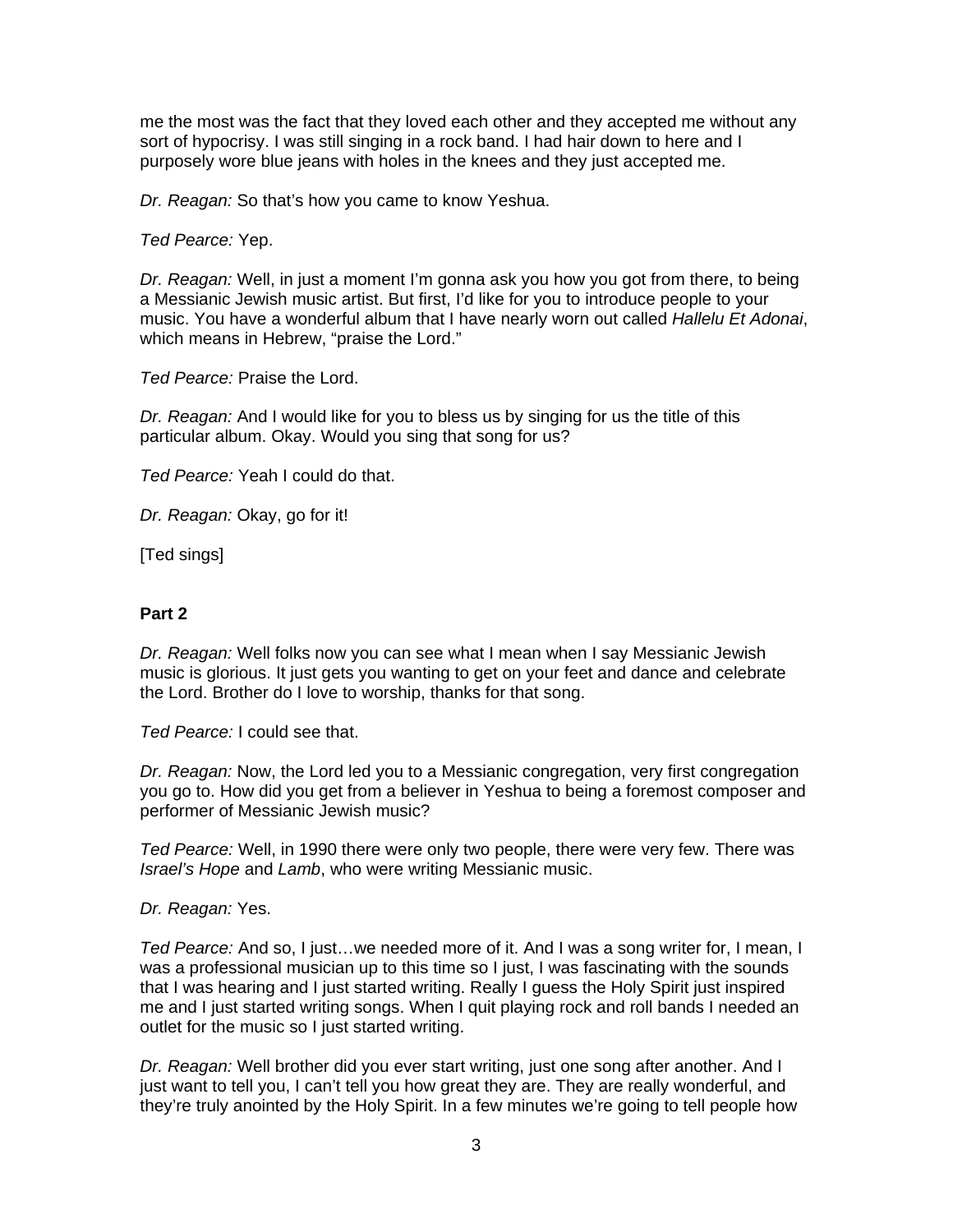to get a copy of your album, *Hallelu Et Adonai*, which is just one of several albums you have produced. But it has both of the songs on there that we're going to ask you to sing today and we're gonna offer that album. And I hope people will get it and get introduced to the glory of Messianic Jewish music. I want to kind of shift gears here for a moment and talk about another album and that is this one called *For Zion's Sake*. Now, this particular album the subtitle is *I Will Not be Silent*. On this are a number of Messianic Jewish recording artists, including yourself, but there is an extra DVD inside of here. I've never seen an album quite like that before, that has a video clip where you are in Germany I guess, singing about the holocaust. Tell us how that came about.

*Ted Pearce:* I was invited to go play at this little church in Germany, May of 2006, and when I got there I found out that over 70% of the people in this church were the descendents, children, of Nazis.

*Dr. Reagan:* Children of Nazis.

*Ted Pearce:* But strangely enough, I was like their favorite music artist from America. So I got up to play my songs and here's 500 Germans all singing in perfect English. And as I got more involved with them, I found out that they were going to take a prayer walk all the way across Germany to have a memorial for Holocaust Remembrance Day.

*Dr. Reagan:* Visiting maybe concentration camps?

*Ted Pearce:* Nine concentration camps across 180 miles.

*Dr. Reagan:* Oh man.

*Ted Pearce:* And so, I very much wanted to be a part of it. And I came back to America and started inviting people. And I brought about 35 Messianic Jewish people with me. And as I was telling my record label about this event, they wanted to put something together for the event and they really threw this together in record time. It was amazing how everything just sort of fell together in 4 months time.

*Dr. Reagan:* So you wrote this song, *The Forgotten People*, as really a holocaust memorial, and reminder it should not happen again. And they filmed it there together with a German pastor who appears near the end and prays about the situation, right?

*Ted Pearce:* Yes.

*Dr. Reagan:* What is his name?

*Ted Pearce:* Jobst Bittner.

*Dr. Reagan:* Is he in charge of that congregation?

*Ted Pearce:* Yes he is.

*Dr. Reagan:* Okay, now, this is a very, very powerful film segment. It is again a DVD included in this particular album, *For Zion's Sake*. And we're gonna show this clip right now. But before we do, I want to say to our audience that it contains some very, very graphic film footage from the holocaust, so it would not be appropriate for young children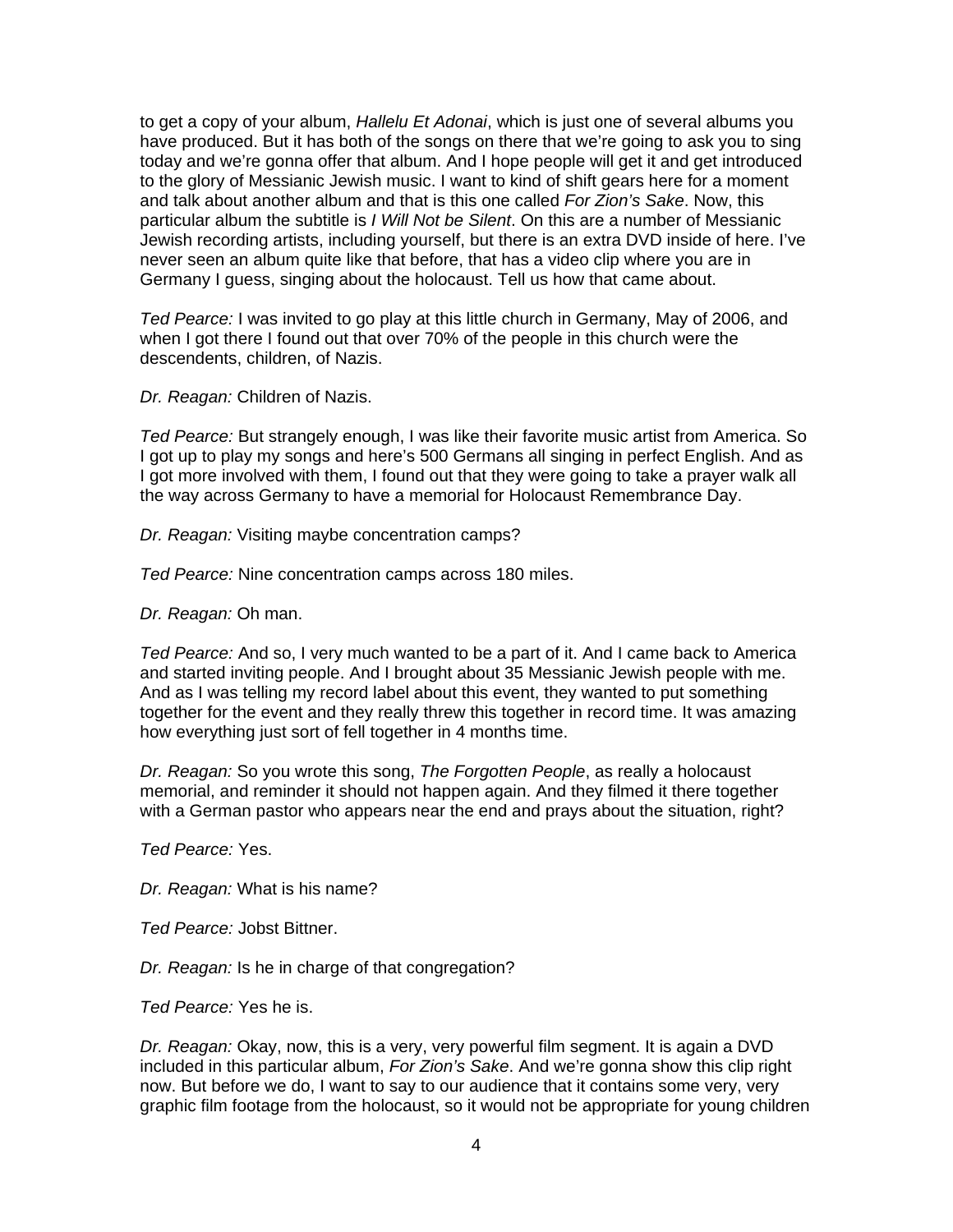to view. But for the rest of you, I would ask you to be very sober and listen very carefully as Ted sings this incredible song about the holocaust and you see these images as he sings. Here is Ted Pearce, *The Forgotten People*.

## **Part 3**

*Dr. Reagan:* Well as you can see folks that was a very, very powerful song about the holocaust. And I just felt the anointing of the Holy Spirit the first time I heard it. I compliment you and what you're doing in trying to speak against anti-Semitism and against the idea that this could ever happen again, because it could happen again. In fact, it's already beginning to happen throughout Europe as waves of anti-Semitism are sweeping there.

*Ted Pearce:* There are holocausts going on everywhere, like in the Sudan.

*Dr. Reagan:* Yes, absolutely. Well, I want you to tell us just a little bit more about that fascinating pastor that appeared at the end of that clip. Who is he?

*Ted Pearce:* Pastor Jobst Bittner, he's the pastor of this church at Tübingen, just outside of Stuttgart. And he has been preaching this for Zion's sake I will not be silent to his congregation for many years. And they're very strong about breaking the silence and breaking the curse over Germany and over Europe of anti-Semitism. And I've just been so moved by what he was doing that I wanted to write this song. And now in the next year we're going to be putting on these Forgotten People Conferences and bringing him over to introduce him to people in America.

*Dr. Reagan:* Great, I hope I get to attend one of those.

*Ted Pearce:* I hope you do to.

*Dr. Reagan:* Well, let me just shift gears again on you here. There's so much that I'd like to talk about and so little time. But I hear that something very, very important happened in your life recently. And that is that you received an invitation to become a part of a musical group that had ceased in the early 90's and was going to be reformed. Tell us about it.

*Ted Pearce:* You're talking about *Lamb*! Yes, Joel Chernoff and *Lamb* was like probably the biggest influence, biggest musical influence in my life. And we're actually on the same record label. I've known him since 1992. I had a band that opened for *Lamb* a couple times before they broke up. So I've known him for a long time and we were on the same record label, and it was really the record label's idea to put us together. And of course I jumped at it.

*Dr. Reagan:* But from 1973 to 1992 this was probably the number one Messianic recording group in America.

*Ted Pearce:* They invented Messianic music.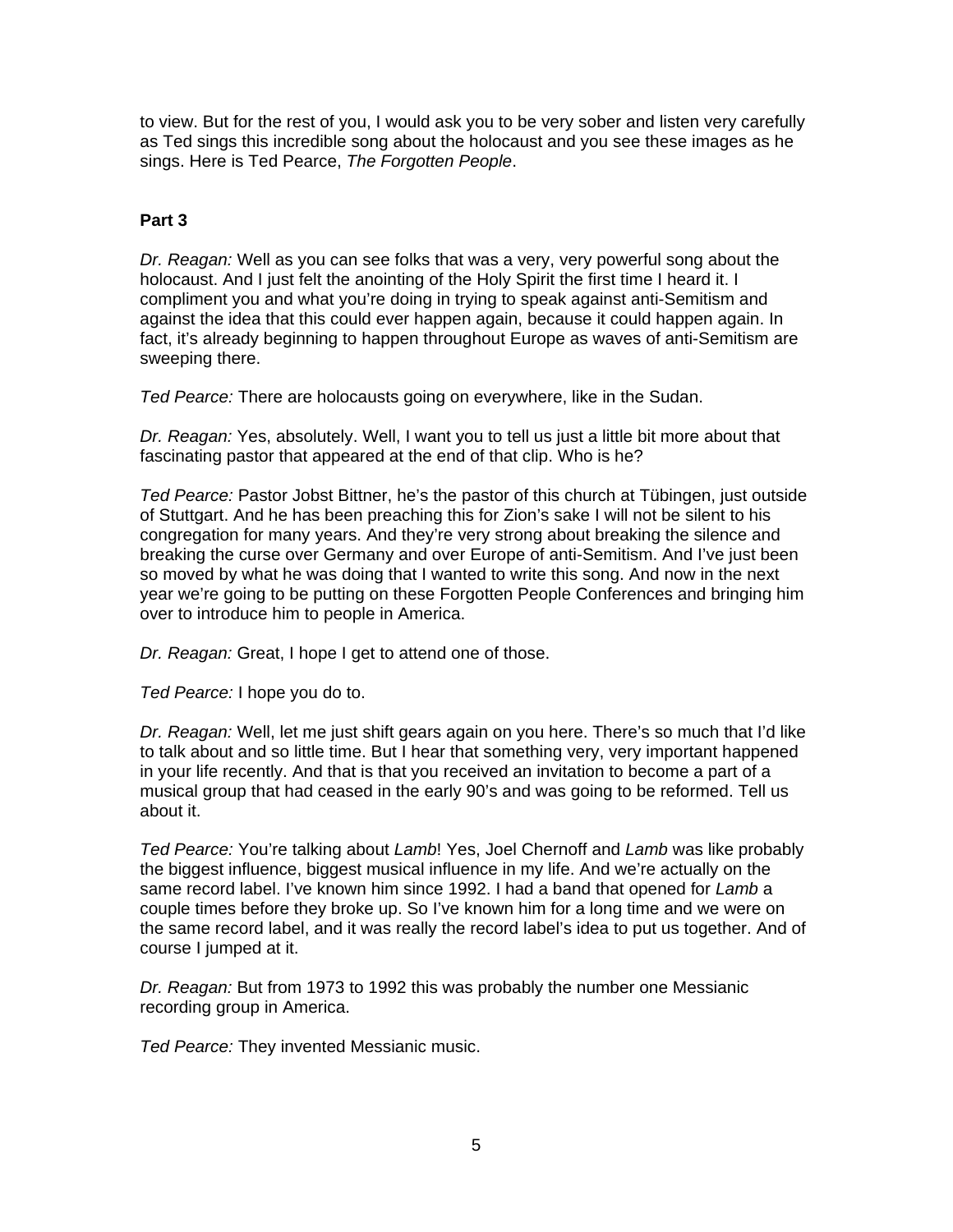*Dr. Reagan:* Yes, they invented Messianic music. I wore out all of their tapes. I wore outin fact… I have the old long play albums. I wore those out. I wore out the tapes, and I wore out the CDs.

*Ted Pearce:* You know, even this German pastor has three *Lamb* albums.

*Dr. Reagan:* And then you are invited to become the *New Lamb*.

*Ted Pearce:* Oh yeah. It feels so weird to say, "Yeah, *Lamb*, that's my other band." But yeah.

*Dr. Reagan:* What a compliment to you.

*Ted Pearce:* It's an amazing development, that's for sure.

*Dr. Reagan:* Well, I tell ya, I like to call it, the resurrected *Lamb*, singing about the resurrected Lamb. And the very first album that you and Joel Chernoff put out was entitled….

*Ted Pearce: The Sacrificed Lamb*.

*Dr. Reagan: The Sacrificed Lamb*. Which is probably one of his most famous songs isn't it?

*Ted Pearce:* Yes, it's a remade version of it, a more contemporary version of it, but yeah.

*Dr. Reagan:* In fact, I love the beret that you're wearing on the cover of that.

*Ted Pearce:* I hate it, that's why I got this.

*Dr. Reagan:* You got lots of good head gear, I like that. I need to do that, with my problem with hair I need to have some sort of headgear.

*Ted Pearce:* Yeah it helps when you've got a spot.

*Dr. Reagan:* Well, brother, right now I want to ask you to bless us again by singing one of your songs that I just love so much. And it's called *Walk in the Light*, except when you sing it I don't want to walk in the light I want to dance in the light. And one of the things I love about this song is the fact that it is an invitation to the Jews people to accept their Messiah.

*Ted Pearce:* It comes from Isaiah. It's an evangelistic song. Yeah, it comes from Isaiah 2, where the Lord is saying come walk in the light Jacob.

*Dr. Reagan:* Bless us with that.

[Ted Sings]